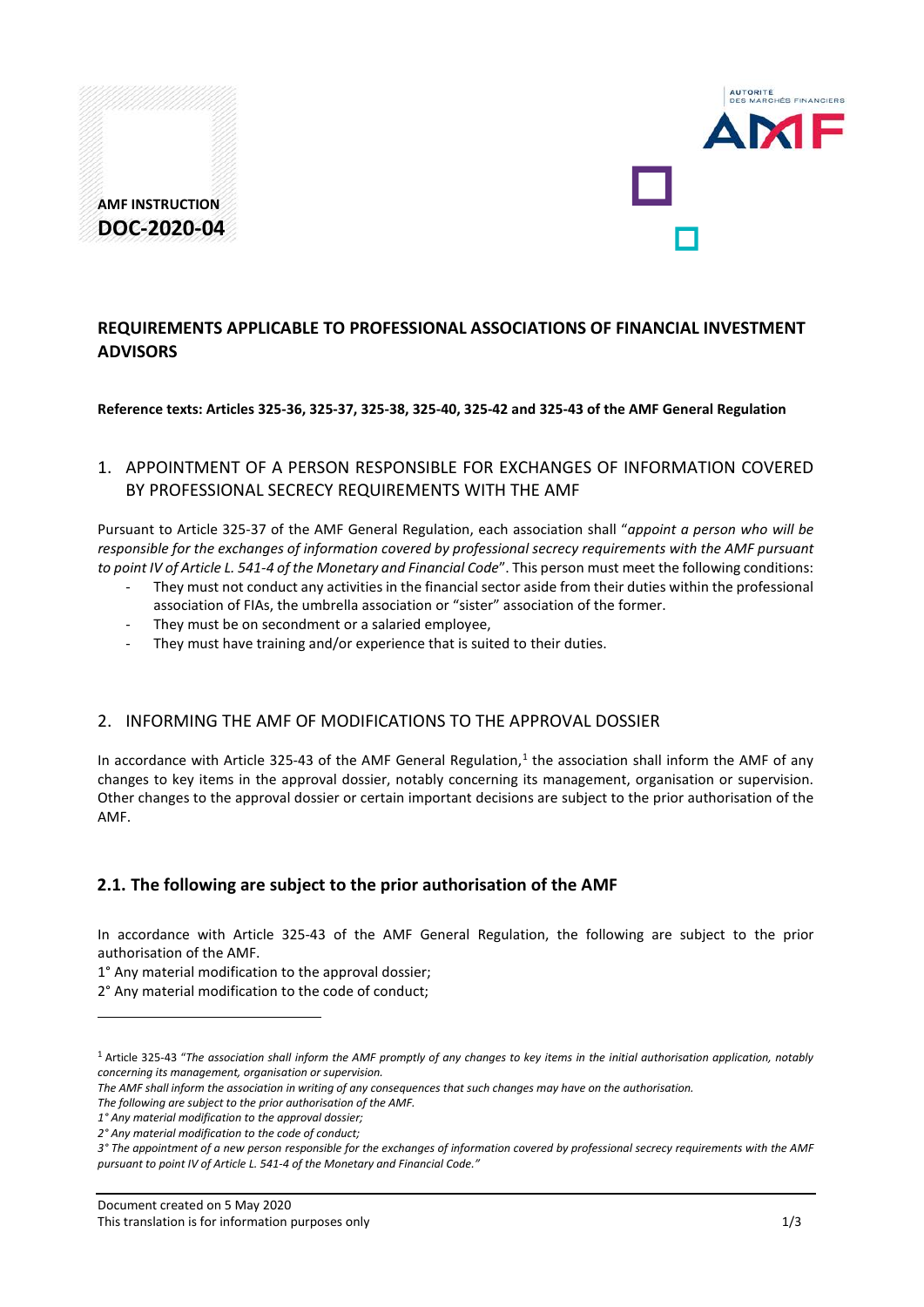

AMF Instruction - DOC-2020-04 – Requirements applicable to professional associations of financial investment advisors

3° The appointment of a new person responsible for the exchanges of information covered by professional secrecy requirements with the AMF pursuant to point IV of Article L. 541-4 of the Monetary and Financial Code.

The following modifications are considered to be material modifications of the approval dossier and are therefore subject to the prior authorisation of the AMF:

- partial or full outsourcing of the verification of members when this was previously performed in-house,
- partial or full insourcing of the verification of members when this was previously outsourced to a third party,
- any simplification of the content of the verification grids (other than changes to their form),
- the introduction of, or any modification to, the procedures for managing conflicts of interest and for sharing information covered by professional secrecy requirements with the AMF,
- any modification of the conditions relating to membership or to the withdrawal of membership of the association,
- the human resources dedicated to verification of the members and notably the person responsible for those verifications when such a function exists within the association,
- any other changes that modify the working of the association or its relations with its members durably or significantly. Regarding any such modifications, the associations shall contact the services of the AMF in order to check what the right procedure is.

## **2.2. Changes subject to notification to the AMF**

Any modifications concerning other key items in the approval dossier, the list of which is provided below, do not require the authorisation of the AMF. Pursuant to Article 325-43 of the AMF General Regulation, they must be notified to the AMF promptly when they occur:

- the designation, business name or address of the association,
- the corporate purpose or any other key items in the articles of association,
- the appointment or renewal of the legal representatives,
- the name of any outside contractors and the outsourcing terms,
- the conduct of the member verification missions,
- the distribution of powers between the legal representatives of the association and the salaried employees or persons on secondment.

## 3. REPORTING TO THE AMF ON THE ACTIVITY OF THE ASSOCIATION

Pursuant to Article 325-42 of the AMF General Regulation, no later than on 31 May each year, each association of financial investment advisors submits to the AMF a copy of its balance sheet and income statement for the last financial year, and an activity report on the previous calendar year, duly completed and complying with the template provided by the AMF. These data are reported by a secure link over the GECO extranet.

#### 4. UPDATING THE KNOWLEDGE OF FINANCIAL INVESTMENT ADVISORS

Pursuant to Article 325-38 of the AMF General Regulation, the association referred to in Article L. 541-1 of the Monetary and Financial Code shall "*ensure that its members' knowledge is kept current by selecting or organising training programmes* "

The association selects or organises training programmes that are useful for its members.